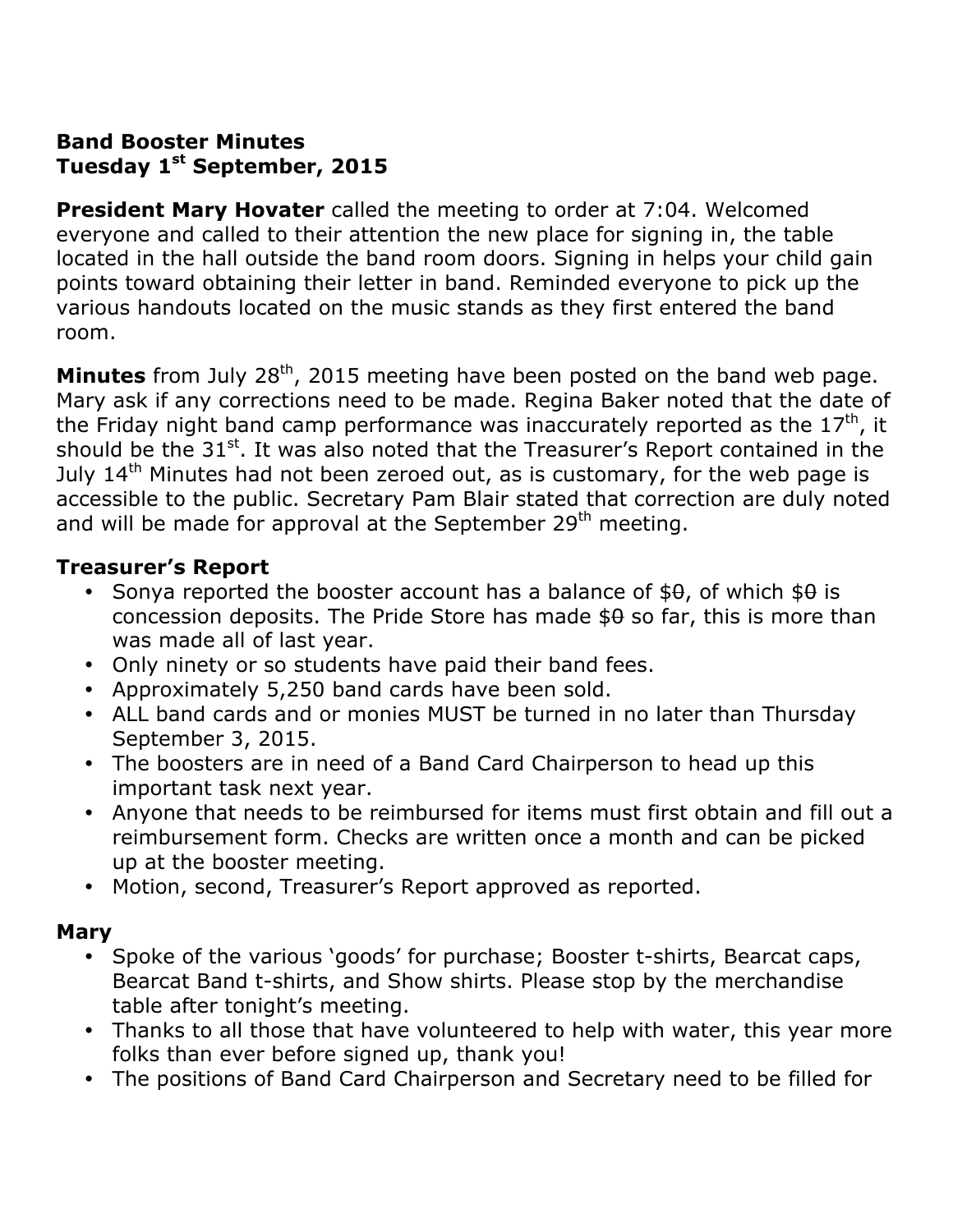the 2016-2017 school year, if you are interested, please let it be known.

- ! Sign-up sheets for the concession stand are going around. This is another opportunity for boosters to help their student obtain points toward their band letter by signing up to work at any of the Middle School, JV, or High School games.
	- $\circ$  John Sisk Thank you to Mrs. Bean for presenting the Beginning Band Open House. The boosters might possibly think about setting up a table to encourage booster participation next year.
- The truck door repairs and the wraps on the truck and trailer are complete.
- Mitch Smith has agreed to allow us to use one of their pick-up trucks to pull the equipment trailer again this year.
- LaTonya Boike Thanks to all the parents for reminding the kids to bring all their uniform parts. There have been no check-out at the first two games, only socks have been requested.
- Jackie Burnham Things have been great, all the volunteers are so appreciated. They have been very helpful at these first two home games with water and mats.
- ! You all know how HOT it has been, if you haven't seen the cool wraps provided to each of the band members by International Fire Protection (Kelly Smith and her husband) ask your children about it, and tell them to use it!
- John Sisk Things are going fabulous. Having some difficulty with casters on the speaker cart rolling.
- ! Katherine McLeroy Please continue to email pictures to her or Mr. Smith.

### **Mrs. Bean**

- For the first time in twenty-six years the beginning band was not permitted to be at East and West Elementary for open house, so we held our own Beginning Band Open House at the middle school this year.
- Went over various hand-outs, Beginning Band packet, Volunteer Sheets, Calendar, etc.
- If you volunteer for the concession stand, but are not contacted, come any way.
- We have one game this week on Thursday, we will meet at 4:30.
- We have a field trip scheduled for October 23 to Tuscaloosa, it will culminate with a performance by the Million Dollar Band.
- This year's band t-shirts were designed by student Tessa Akins, they are available for \$10.00, students will wear them to pep rallies.
- September  $19<sup>th</sup>$  is the Fair Parade, students should wear khaki shorts and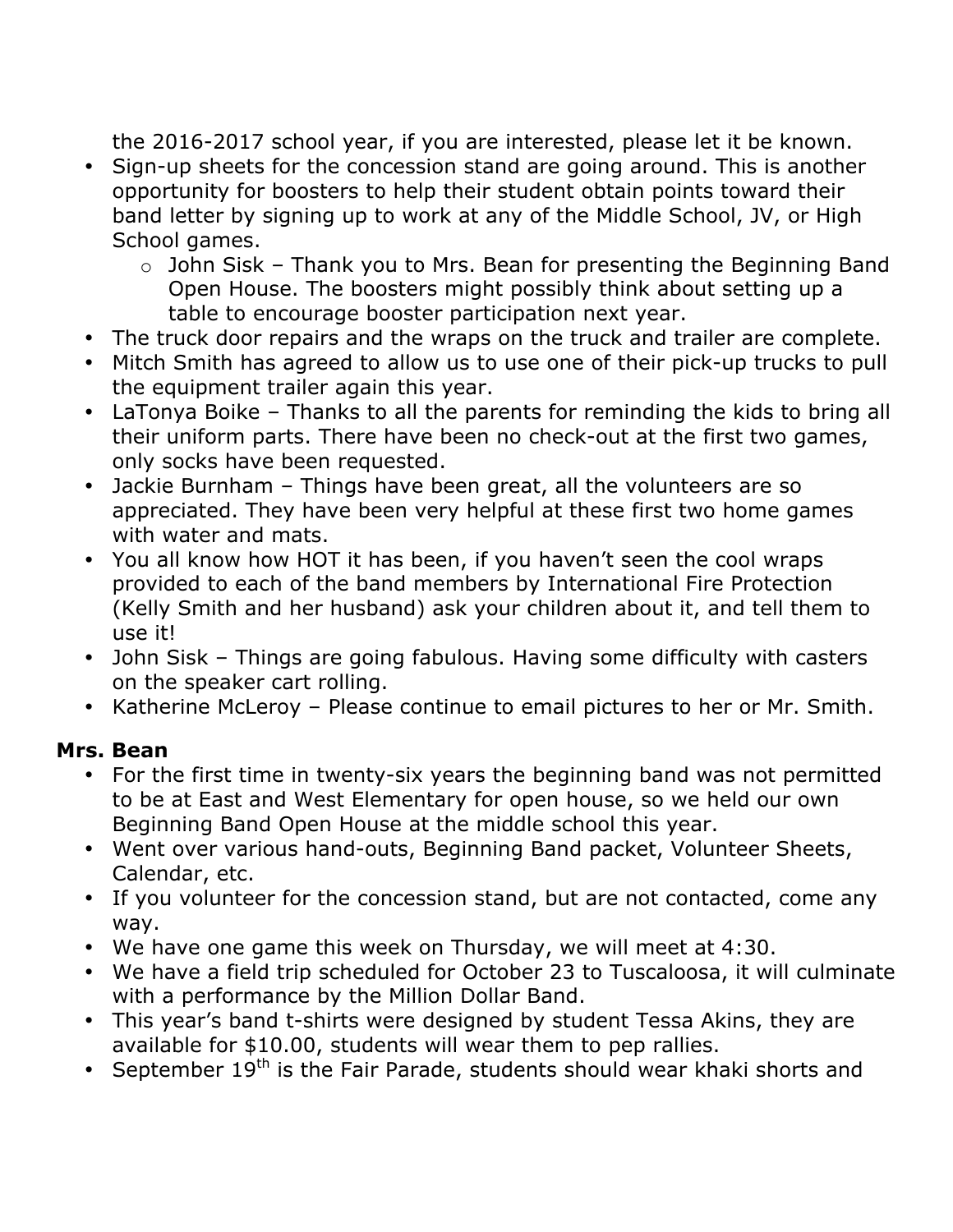their band t-shirt.

- There will be a Beginning Band meeting at 6:30 on September  $15<sup>th</sup>$  in the middle school lunch room.
- Please remember to bring in your Box Tops, we collect them year around.
- Thank you to Mr. Teuscher for all your hard work, you are doing a great job.

## **Mr. Smith**

- ! Went over the various hand-out. Noted that the trip summary has changed a bit. No changes to the updated calendar. There will be two Band Booster meetings during the month of September.
- September  $19<sup>th</sup>$  is the date of the Fair Parade and Exhibition.
- $\cdot$  October 3<sup>rd</sup> will be The Southern Hospitality band competition in Hartselle.
- October  $17<sup>th</sup>$  will be The Contest of Champions band competition in Jacksonville on the JSU campus.
- The students wholeheartedly wanted there to still be a German Band, so it will continue on, it has been a tradition since 1971.
- ! Mr. Smith gave a passionate plea for the beginning band and the music program as a whole.
- Thanked Mr. Teusher for his contributions to the band program, he is a gift.
- ! Spoke of the need for all boosters, and others associated with the band program to be viligent. Like/Follow 'Keep Cullman Musical' and 'Cullman Band Boosters' on the various social media sites. Please keep all remarks and post CLASSY!
- ! If anyone sees Dr. Patterson when you are out and about, please thank her for the boards continued support of the Sixth Grade Beginning Band Program.

### **Mr. Teusher**

• Thank you everyone for the warm reception that you have all given me. It's all good. I have been asking a lot of the students and they have been giving a lot. I am enjoying all of the students.

Various Remarks

- o Mr. Smith will provide information about band competitions as soon as he receives it.
- o Yes NFocus will be doing video again this year.
- o John Sisk request that members of the pit crew see him.